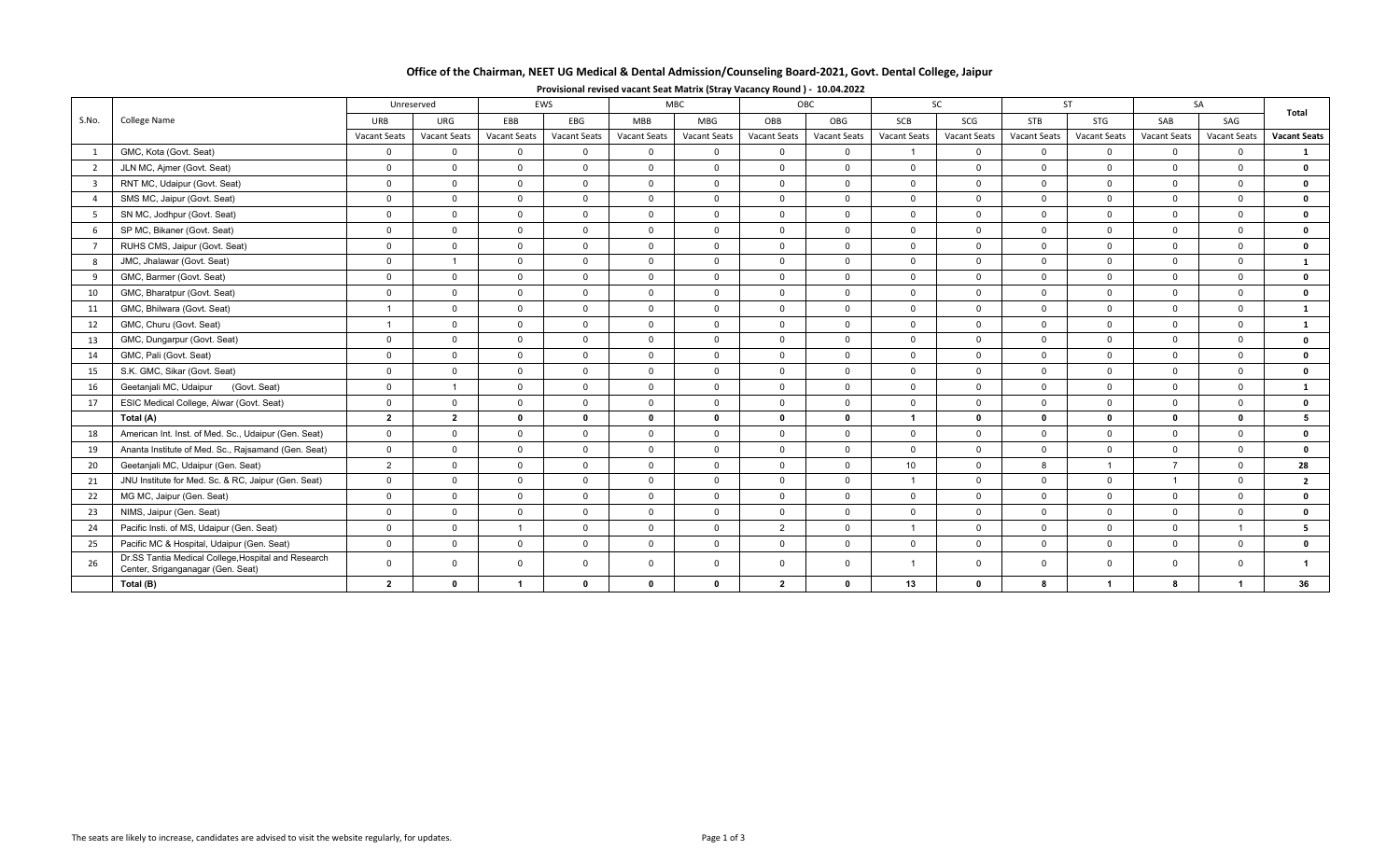| Office of the Chairman, NEET UG Medical & Dental Admission/Counseling Board-2021, Govt. Dental College, Jaipur |
|----------------------------------------------------------------------------------------------------------------|
|----------------------------------------------------------------------------------------------------------------|

| Provisional revised vacant Seat Matrix (Stray Vacancy Round) - 10.04.2022 |  |  |  |
|---------------------------------------------------------------------------|--|--|--|
|                                                                           |  |  |  |

|       |                                                                                           |                | Unreserved     |                | EWS          | <b>MBC</b>     |                |                | OBC                 |                | SC                  |              | ST                   | SA             |                | Total               |  |
|-------|-------------------------------------------------------------------------------------------|----------------|----------------|----------------|--------------|----------------|----------------|----------------|---------------------|----------------|---------------------|--------------|----------------------|----------------|----------------|---------------------|--|
| S.No. | College Name                                                                              | URB            | URG            | EBB            | EBG          | <b>MBB</b>     | <b>MBG</b>     | OBB            | <b>OBG</b>          | <b>SCB</b>     | SCG                 | <b>STB</b>   | <b>STG</b>           | SAB            | SAG            |                     |  |
|       |                                                                                           | Vacant Seats   | Vacant Seats   | Vacant Seats   | Vacant Seats | Vacant Seats   | Vacant Seats   | Vacant Seats   | <b>Vacant Seats</b> | Vacant Seats   | <b>Vacant Seats</b> | Vacant Seats | Vacant Seats         | Vacant Seats   | Vacant Seats   | <b>Vacant Seats</b> |  |
| 27    | RUHS CMS, Jaipur (Mgmt. Seat)                                                             | $\mathbf{0}$   | $\overline{0}$ | $\mathbf 0$    | $\mathbf{0}$ | $\mathbf 0$    | $\mathbf 0$    | $\mathbf 0$    | $\mathbf{0}$        |                | $\mathbf{0}$        | $\mathbf 0$  | $\mathbf 0$          | $\overline{0}$ | $\overline{0}$ | $\mathbf{1}$        |  |
| 28    | JMC, Jhalawar (Mgmt. Seat)                                                                | 2              | $\Omega$       | $\mathbf 0$    | $\mathbf{0}$ | $\overline{0}$ | $\mathbf{0}$   | $\mathbf 0$    | $\mathbf{0}$        | $\overline{0}$ | $\Omega$            | $\Omega$     | $\mathbf 0$          | $\mathbf{0}$   | $\Omega$       | $\overline{2}$      |  |
| 29    | GMC, Barmer (Mgmt. Seat)                                                                  | $\overline{0}$ | $\mathbf 0$    | $\mathbf 0$    | $\mathbf 0$  | $\mathbf 0$    | $\mathbf 0$    | $\mathbf 0$    | $\mathbf{0}$        | $\overline{0}$ | $\mathbf{0}$        | $\mathbf 0$  | $\mathbf 0$          | $\overline{0}$ | $\overline{0}$ | $\mathbf{0}$        |  |
| 30    | GMC, Bharatpur (Mgmt. Seat)                                                               | $\overline{0}$ | $\overline{0}$ | $\mathbf 0$    | $\mathbf 0$  | $\overline{0}$ | $\overline{0}$ | $\overline{0}$ | $\overline{0}$      | $\overline{0}$ | $\mathbf{0}$        | $\mathbf 0$  | $\mathbf 0$          | $\overline{0}$ | $\overline{0}$ | $\mathbf{0}$        |  |
| 31    | GMC, Bhilwara (Mgmt. Seat)                                                                | $\overline{1}$ | $\overline{0}$ | $\mathbf 0$    | $\mathbf 0$  | $\overline{0}$ | $\mathbf 0$    | $\overline{0}$ | $\overline{0}$      | $\overline{0}$ | $\overline{0}$      | $\mathbf 0$  | $\mathbf 0$          | $\overline{0}$ | $\overline{0}$ | $\mathbf{1}$        |  |
| 32    | GMC, Churu (Mgmt. Seat)                                                                   | $\overline{0}$ | $\mathbf{0}$   | $\Omega$       | $\mathbf 0$  | $\overline{0}$ | $\overline{0}$ | $\overline{0}$ | $\overline{0}$      | $\overline{0}$ | $\mathbf{0}$        | $\Omega$     | $\Omega$             | $\overline{0}$ | $\Omega$       | $\mathbf{0}$        |  |
| 33    | GMC, Dungarpur (Mgmt. Seat)                                                               | $\overline{0}$ | $\mathbf 0$    | $\mathbf 0$    | $\mathbf 0$  | $\mathbf 0$    | $\mathbf 0$    | $\mathbf 0$    | $\mathbf 0$         | $\overline{0}$ | $\mathbf{0}$        | $\mathbf 0$  | $\mathbf 0$          | $\overline{0}$ | $\overline{0}$ | $\mathbf{0}$        |  |
| 34    | GMC, Pali (Mgmt. Seat)                                                                    | $\overline{0}$ | $\overline{1}$ | $\mathbf 0$    | $\mathbf 0$  | $\overline{0}$ | $\overline{0}$ | $\overline{1}$ | $\overline{0}$      | $\overline{0}$ | $\mathbf{0}$        | $\mathbf 0$  | $\mathbf 0$          | $\overline{0}$ | $\overline{0}$ | $\overline{2}$      |  |
| 35    | S.K. GMC, Sikar (Mgmt. Seat)                                                              | $\overline{0}$ | $\mathbf{0}$   | $\mathbf 0$    | $\mathbf{0}$ | $\overline{0}$ | $\mathbf{0}$   | $\overline{0}$ | $\mathbf{0}$        | $\overline{0}$ | $\mathbf{0}$        | $\mathbf 0$  | $\mathbf 0$          | $\mathbf{0}$   | $\Omega$       | $\mathbf{0}$        |  |
| 36    | American Int. Inst. of Med. Sc., Udaipur (Mgmt. Seat)                                     | $\overline{0}$ | $\mathbf 0$    | $\mathsf 0$    | $\mathsf{O}$ | $\mathbf 0$    | $\mathbf 0$    | $\mathbf 0$    | $\mathbf 0$         | $\mathbf 0$    | $\mathbf{0}$        | $\mathbf 0$  | $\mathbf 0$          | $\overline{0}$ | $\mathbf{0}$   | $\mathbf{0}$        |  |
| 37    | Ananta Institute of Med. Sc., Rajsamand (Mgmt. Seat)                                      | $\overline{0}$ | $\overline{0}$ | $\mathbf 0$    | $\mathsf{O}$ | $\mathbf 0$    | $\overline{0}$ | $\overline{0}$ | $\overline{0}$      | $\overline{0}$ | $\mathbf 0$         | $\mathbf 0$  | $\mathbf 0$          | $\overline{0}$ | $\Omega$       | $\mathbf{0}$        |  |
| 38    | Geetanjali MC, Udaipur (Mgmt. Seat)                                                       | $\overline{0}$ | $\overline{0}$ | $\mathbf 0$    | $\mathbf 0$  | $\overline{0}$ | $\overline{0}$ | $\mathbf 0$    | $\overline{0}$      | $\overline{0}$ | $\Omega$            | $\Omega$     | $\Omega$             | $\Omega$       | $\Omega$       | $\mathbf{0}$        |  |
| 39    | JNU Institute for Med. Sc. & RC, Jaipur (Mgmt. Seat)                                      | $\overline{0}$ | $\mathbf 0$    | $\mathbf 0$    | $\mathsf{O}$ | $\overline{1}$ | $\mathbf 0$    | $\mathbf 0$    | $\overline{0}$      | $\overline{0}$ | $\mathbf{0}$        | $\mathbf 0$  | $\mathbf 0$          | $\overline{0}$ | $\Omega$       | $\mathbf{1}$        |  |
| 40    | MG MC, Jaipur (Mgmt. Seat)                                                                | $\overline{0}$ | $\overline{1}$ | $\mathbf 0$    | $\mathbf 0$  | $\overline{0}$ | $\overline{0}$ | $\mathbf 0$    | $\overline{0}$      | $\overline{0}$ | $\mathbf{0}$        | $\mathbf 0$  | $\mathbf 0$          | $\overline{0}$ | $\Omega$       | $\mathbf{1}$        |  |
| 41    | NIMS, Jaipur (Mgmt. Seat)                                                                 | $\overline{0}$ | $\overline{0}$ | $\Omega$       | $\mathbf 0$  | $\overline{0}$ | $\overline{0}$ | $\mathbf 0$    | $\overline{0}$      | $\overline{0}$ | $\Omega$            | $\Omega$     | $\Omega$             | $\overline{0}$ | $\Omega$       | $\mathbf{0}$        |  |
| 42    | Pacific Insti. of MS, Udaipur (Mgmt. Seat)                                                | $\mathbf{3}$   | $\overline{0}$ | $\overline{1}$ | $\mathbf 0$  | $\overline{0}$ | $\overline{0}$ | $\overline{2}$ | $\mathbf{1}$        |                | $\overline{2}$      | $\mathbf 0$  | $\mathbf 0$          | $\overline{0}$ | $\mathbf{0}$   | 10                  |  |
| 43    | Pacific MC & Hospital, Udaipur (Mgmt. Seat)                                               | $\overline{0}$ | $\mathbf 0$    | $\mathsf 0$    | $\mathbf 0$  | $\mathbf 0$    | $\mathbf 0$    | $\mathsf 0$    | $\mathbf 0$         | $\overline{0}$ | $\mathbf 0$         | $\mathbf 0$  | $\mathbf 0$          | $\mathbf 0$    | $\mathbf{0}$   | $\mathbf{0}$        |  |
| 44    | Dr.SS Tantia Medical College, Hospital and Research<br>Center, Sriganganagar (Mgmt. Seat) | $\overline{1}$ | $\overline{0}$ | $\overline{1}$ | $\mathbf{0}$ | $\overline{0}$ | $\mathbf{0}$   | $\overline{1}$ | $\mathbf{0}$        | $\overline{1}$ | $\mathbf{0}$        | $\mathbf 0$  | $\mathbf{0}$         | $\overline{0}$ | $\Omega$       | $\overline{4}$      |  |
|       | Total (C)                                                                                 | $\overline{7}$ | $\mathbf{2}$   | $\overline{2}$ | $\mathbf 0$  | $\overline{1}$ | $\mathbf 0$    | $\overline{4}$ | $\mathbf{1}$        | $\mathbf{3}$   | $\mathbf{2}$        | $\mathbf 0$  | $\mathbf 0$          | $\mathbf 0$    | $\mathbf 0$    | 22                  |  |
| 45    | GMC, Kota (NRI Seat)                                                                      | $\overline{0}$ | $\mathbf{0}$   | $\mathbf 0$    | $\mathbf{0}$ | $\overline{0}$ | $\mathbf 0$    | $\overline{0}$ | $\overline{0}$      | $\overline{0}$ | $\mathbf{0}$        | $\mathbf 0$  | $\mathbf 0$          | $\overline{0}$ | $\mathbf{0}$   | $\mathbf{0}$        |  |
| 46    | JLN MC, Ajmer (NRI Seat)                                                                  | $\overline{0}$ | $\mathbf 0$    | $\mathsf 0$    | $\mathsf{O}$ | $\overline{0}$ | $\mathbf 0$    | $\mathbf 0$    | $\mathbf 0$         | $\mathbf 0$    | $\mathbf{0}$        | $\mathbf 0$  | $\mathbf 0$          | $\overline{0}$ | $\mathbf{0}$   | $\mathbf 0$         |  |
| 47    | RNT MC, Udaipur (NRI Seat)                                                                | $\overline{0}$ | $\overline{0}$ | $\mathbf 0$    | $\mathsf{O}$ | $\overline{0}$ | $\mathbf 0$    | $\mathbf 0$    | $\overline{0}$      | $\overline{0}$ | $\mathbf{0}$        | $\mathbf 0$  | $\mathbf 0$          | $\overline{0}$ | $\mathbf{0}$   | $\mathbf{0}$        |  |
| 48    | RUHS CMS, Jaipur (NRI Seat)                                                               | $\overline{1}$ | $\mathbf 0$    | $\mathbf 0$    | $\mathbf 0$  | $\overline{0}$ | $\overline{0}$ | $\overline{0}$ | $\overline{0}$      | $\overline{0}$ | $\mathbf 0$         | $\Omega$     | $\mathbf 0$          | $\overline{0}$ | $\Omega$       | $\mathbf{1}$        |  |
| 49    | JMC, Jhalawar (NRI Seat)                                                                  | $\Omega$       | $\Omega$       | $\Omega$       | $\Omega$     | $\overline{0}$ | $\mathbf{0}$   | $\mathbf 0$    | $\Omega$            | $\Omega$       | $\Omega$            | $\Omega$     | $\Omega$             | $\Omega$       | $\Omega$       | $\mathbf{0}$        |  |
| 50    | GMC, Barmer (NRI Seat)                                                                    | $\overline{0}$ | $\mathbf 0$    | $\mathbf 0$    | $\mathbf 0$  | $\overline{0}$ | $\mathbf 0$    | $\mathbf 0$    | $\overline{0}$      | $\overline{0}$ | $\mathbf 0$         | $\mathbf 0$  | $\mathbf 0$          | $\overline{0}$ | $\mathbf{0}$   | $\mathbf{0}$        |  |
| 51    | GMC, Bharatpur (NRI Seat)                                                                 | $\overline{0}$ | $\mathbf 0$    | $\mathbf 0$    | $\mathbf 0$  | $\overline{0}$ | $\mathbf 0$    | $\overline{0}$ | $\mathbf 0$         | $\overline{0}$ | $\mathbf 0$         | $\mathbf 0$  | $\mathbf 0$          | $\overline{0}$ | $\mathbf{0}$   | $\mathbf{0}$        |  |
| 52    | GMC, Bhilwara (NRI Seat)                                                                  | $\overline{0}$ | $\mathbf{0}$   | $\Omega$       | $\mathbf{0}$ | $\overline{0}$ | $\mathbf{0}$   | $\overline{0}$ | $\mathbf{0}$        | $\overline{0}$ | $\mathbf{0}$        | $\mathbf 0$  | $\mathbf 0$          | $\overline{0}$ | $\mathbf{0}$   | $\mathbf{0}$        |  |
| 53    | GMC, Churu (NRI Seat)                                                                     | $\overline{0}$ | $\mathbf 0$    | $\mathbf 0$    | $\mathbf 0$  | $\mathbf 0$    | $\mathbf 0$    | $\mathbf 0$    | $\mathbf 0$         | $\overline{0}$ | $\mathbf{0}$        | $\mathbf 0$  | $\mathbf 0$          | $\overline{0}$ | $\mathbf{0}$   | $\mathbf 0$         |  |
| 54    | GMC, Dungarpur (NRI Seat)                                                                 | $\mathbf 0$    | $\mathbf 0$    | $\mathbf 0$    | $\mathsf{O}$ | $\mathbf 0$    | $\overline{0}$ | $\mathsf 0$    | $\mathbf 0$         | $\mathbf 0$    | $\mathbf{0}$        | $\mathbf 0$  | $\mathbf 0$          | $\mathbf 0$    | $\overline{0}$ | $\mathbf 0$         |  |
| 55    | GMC, Pali (NRI Seat)                                                                      | $\overline{0}$ | $\overline{0}$ | $\mathbf 0$    | $\mathbf 0$  | $\overline{0}$ | $\overline{0}$ | $\mathbf 0$    | $\overline{0}$      | $\mathbf 0$    | $\overline{0}$      | $\mathbf 0$  | $\mathbf 0$          | $\overline{0}$ | $\Omega$       | $\mathbf{0}$        |  |
| 56    | S.K. GMC, Sikar (NRI Seat)                                                                | $\mathbf{0}$   | $\mathbf{0}$   | $\mathbf 0$    | $\mathbf{0}$ | $\mathbf 0$    | $\mathbf{0}$   | $\mathbf 0$    | $\mathbf{0}$        | $\overline{0}$ | $\mathbf{0}$        | $\mathbf 0$  | $\mathbf 0$          | $\overline{0}$ | $\mathbf{0}$   | $\mathbf{0}$        |  |
|       | Total (D)                                                                                 | $\mathbf{1}$   | $\mathbf 0$    | $\mathbf{0}$   | $\mathbf 0$  | $\mathbf 0$    | $\mathbf 0$    | $\mathbf 0$    | $\mathbf 0$         | $\mathbf 0$    | $\mathbf 0$         | $\mathbf{0}$ | $\mathbf 0$          | $\mathbf 0$    | $\mathbf 0$    | $\mathbf{1}$        |  |
|       | Total                                                                                     | 12             | 4              | $\mathbf{3}$   | $\mathbf{0}$ | $\mathbf{1}$   | $\mathbf{0}$   | 6              | $\mathbf{1}$        | 17             | $\mathbf{2}$        | 8            | $\blacktriangleleft$ | 8              | $\overline{1}$ | 64                  |  |